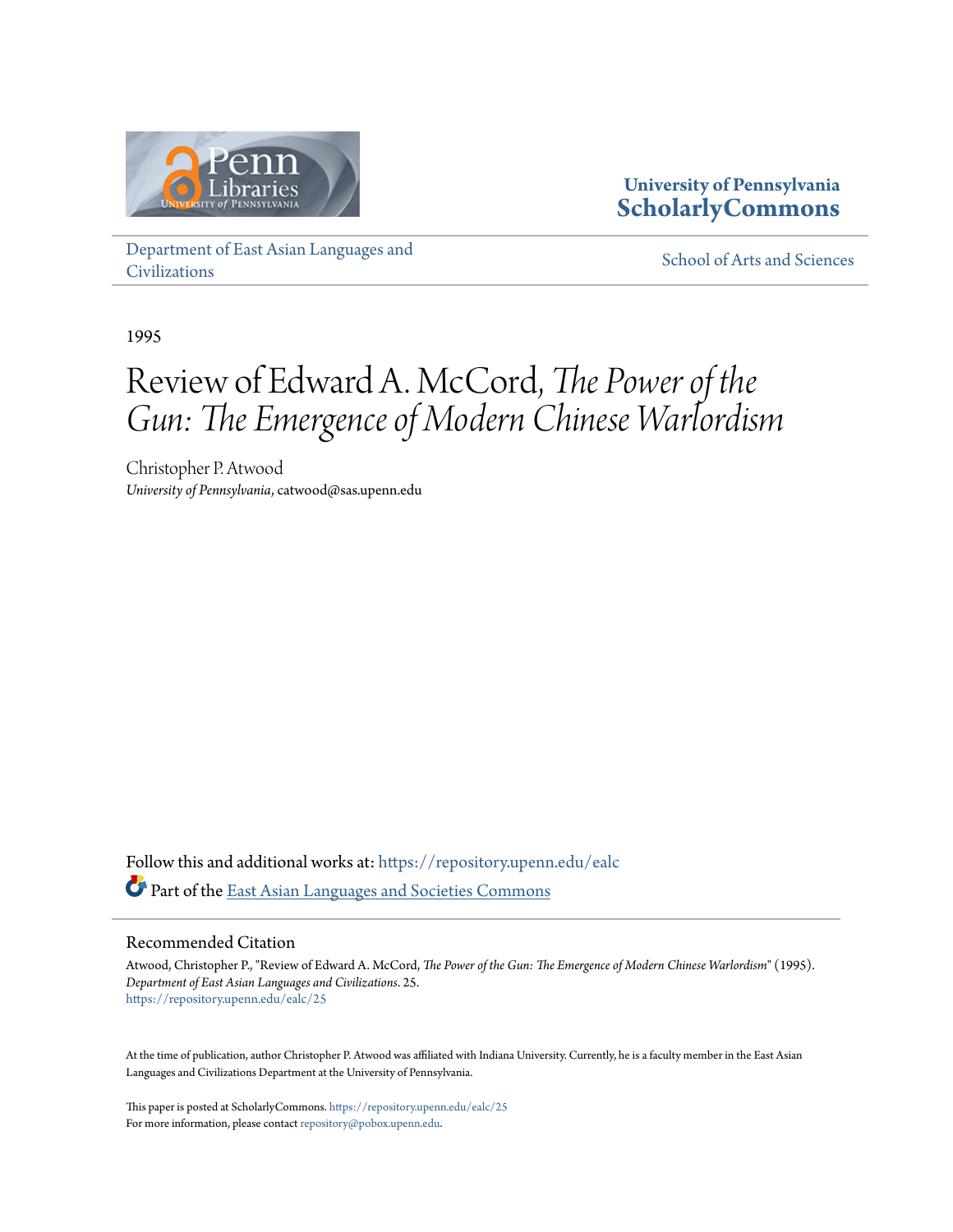### Review of Edward A. McCord, *The Power of the Gun: The Emergence of Modern Chinese Warlordism*

#### **Disciplines**

Arts and Humanities | East Asian Languages and Societies

#### **Comments**

At the time of publication, author Christopher P. Atwood was affiliated with Indiana University. Currently, he is a faculty member in the East Asian Languages and Civilizations Department at the University of Pennsylvania.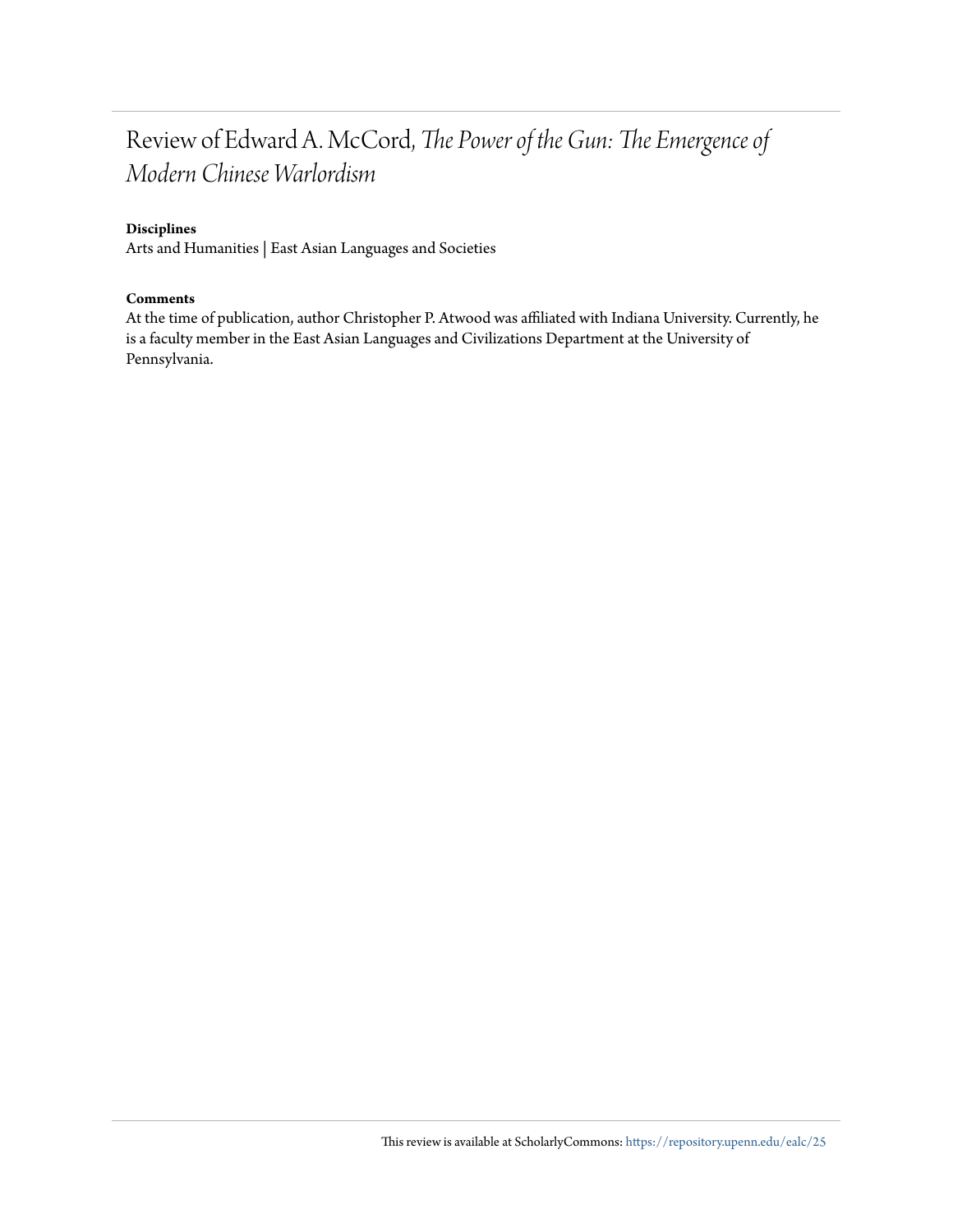# REVIEWS 205

 doomed to failure. These are only some of the important questions raised by Reynolds' thought-provoking but narrowly focused study. If he is right, not only in his arguments but his broader implications as well, the history of late Qing and Republican China will have to be seen in a new light.

Indiana University Christopher Atwood

 McCord, Edward A.: The Power of the Gun: The Emergence of Modern Chinese Warlordism. (Berkeley: University of California Press, 1993), ix + 436 pp., \$ 45.00. ISBN 0-520-08128-5.

In The Power of the Gun, Edward McCord argues that Chinese warlordism originated in the inability of civilian politicians in the early Republican era to come to a consensus on basic constitutional issues. Basing his conclusions on a narrative history of civilian-military relations in Hubei and Hunan provinces, he shows how resort to civil war by national leaders offered growing opportunities for commanders to strengthen their own position by independent negotiation with those leaders who needed their services.

 According to McCord, the warlordism of the republic is a relatively late and historically contingent phenomenon. The turn to an educated soldiery in the Xinzheng reforms sparked the political involvement of the military that bore fruit in the 1911 revolution. This political ferment among the common soldiers and petty officers differed sharply, though, from the later pattern of entrepreneu rial officers using completely apolitical troops as assets to expand their in fluence. This later sort of warlordism only emerged when repeated civil wars from 1913 to 1918 increased the number of units in the provinces and strengthe ned the power of commanders relative to both the local civilian administration and their superiors.

 McCord thus rejects previous hypotheses that the rise of warlordism was due to some particular type of army, whether the highly personal *yongying* troops of the Tongzhi Restoration or the Japanese-modeled New Armies of the late Qing. Similarly he does not support the hypothesis that a sheer vacuum of civi lian political administration after 1911 drew in military involvement. McCord finds in Hunan and Hubei, as other studies have shown elsewhere, not a vacuum of administrative power but rather a steady expansion in the sphere of civil politics in the late Qing and early Republican period.

 McCord based his research on oral historical materials being published in the R R. C., document collections published in Taiwan, and periodical literature from libraries in China and the United States. Hunan and Hubei were well chosen as the focus of this study, forming a natural unit on the border between northern and southern-aligned warlords. He lucidly reviews late Qing military history and clearly explains the subsequent turbulent events. At times, however, the narra tive in the later chapters of The Power of the Gun seems to be fuller than necessary for the argument yet too compressed to acquire any intrinsic interest.

 McCord's thesis is well argued and applicable elsewhere in China. A more purely analytic approach, however, might have isolated more clearly some of the preconditions for military commanders to take advantage of civilian strife as